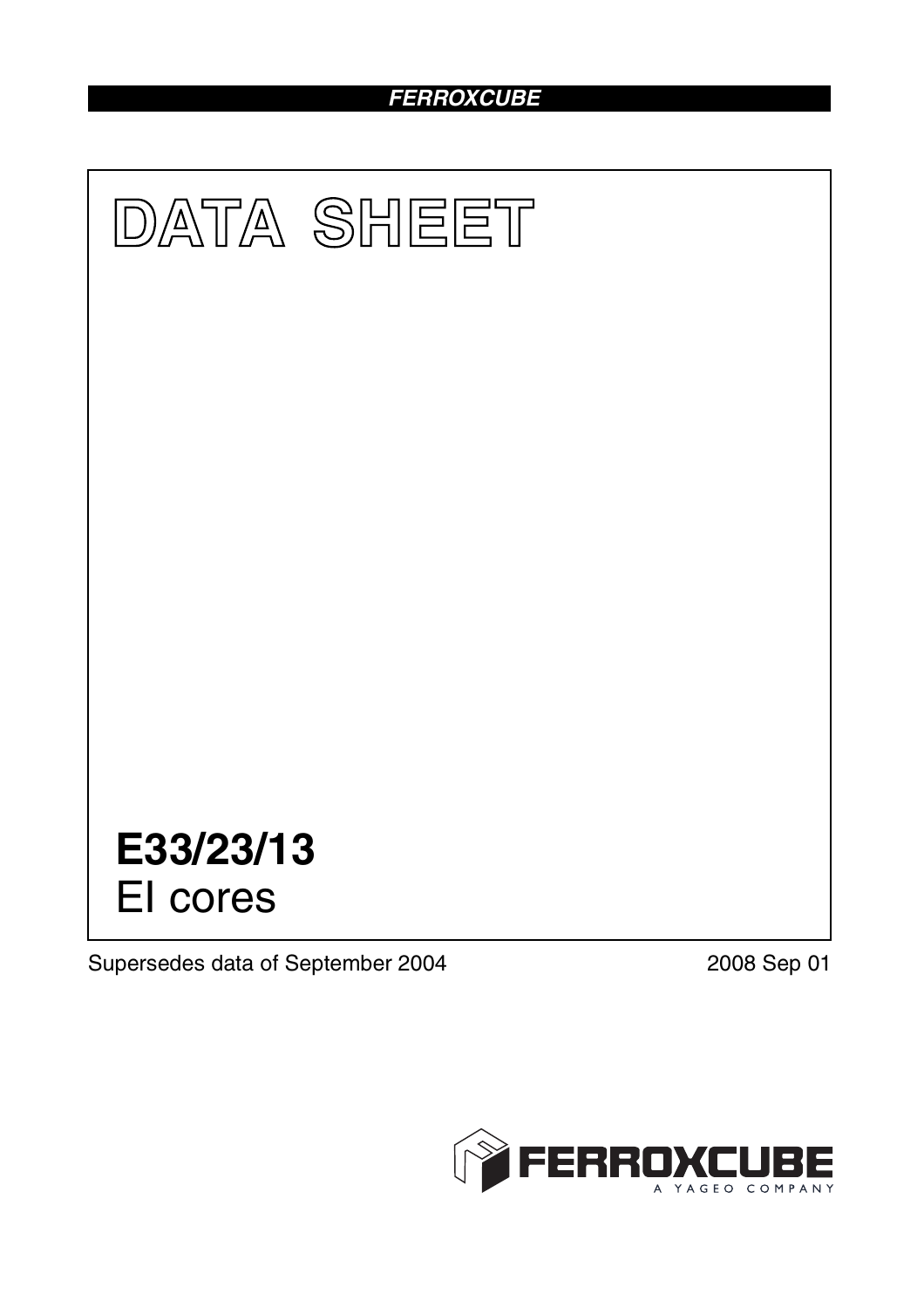## EI cores E33/23/13

#### **CORES**

#### **Effective core parameters of an E / I combination**

| <b>SYMBOL</b>           | <b>PARAMETER</b> | <b>VALUE</b> | <b>UNIT</b>     |
|-------------------------|------------------|--------------|-----------------|
| $\Sigma(I/A)$           | core factor (C1) | 0.567        | $mm-1$          |
| $V_{e}$                 | effective volume | 7910         | mm <sup>3</sup> |
| $\mathsf{I}_\mathsf{e}$ | effective length | 66.9         | mm              |
| $A_{\rm e}$             | effective area   | 118          | mm <sup>2</sup> |
| $A_{min}$               | minimum area     | 114          | mm <sup>2</sup> |
| m                       | mass of E core   | $\approx$ 31 | g               |
| m                       | mass of I core   | $\approx$ 10 | g               |

### **Ordering information for I cores**

| <b>GRADE</b> | <b>TYPE NUMBER</b> |
|--------------|--------------------|
| 390<br>- વલ્ | I33/5/13-3C90      |





#### **Core halves for use in combination with an I core**

A<sub>L</sub> measured in combination with an I core, clamping force for A<sub>L</sub> measurements  $40 \pm 20$  N;

| <b>GRADE</b> | Ηı<br>(nH)       | μe             | <b>AIR GAP</b><br>$(\mu m)$ | <b>TYPE NUMBER</b> |
|--------------|------------------|----------------|-----------------------------|--------------------|
| 3C90         | $4300 \pm 25 \%$ | $\approx$ 1940 | $\approx$                   | E33/23/13-3C90     |

### **Properties of core sets under power conditions**

| <b>GRADE</b>              | $B(mT)$ at                                    | CORE LOSS (W) at                                     |                                                       |  |
|---------------------------|-----------------------------------------------|------------------------------------------------------|-------------------------------------------------------|--|
|                           | $H = 250$ A/m;<br>f = 25 kHz;<br>$T = 100 °C$ | $f = 25$ kHz;<br>$\hat{B}$ = 200 mT;<br>$T = 100 °C$ | $f = 100$ kHz;<br>$\hat{B} = 100$ mT;<br>$T = 100 °C$ |  |
| l E33/23/13+I33/5/13-3C90 | $\geq$ 330                                    | $\leq 0.95$                                          | $\leq 0.95$                                           |  |